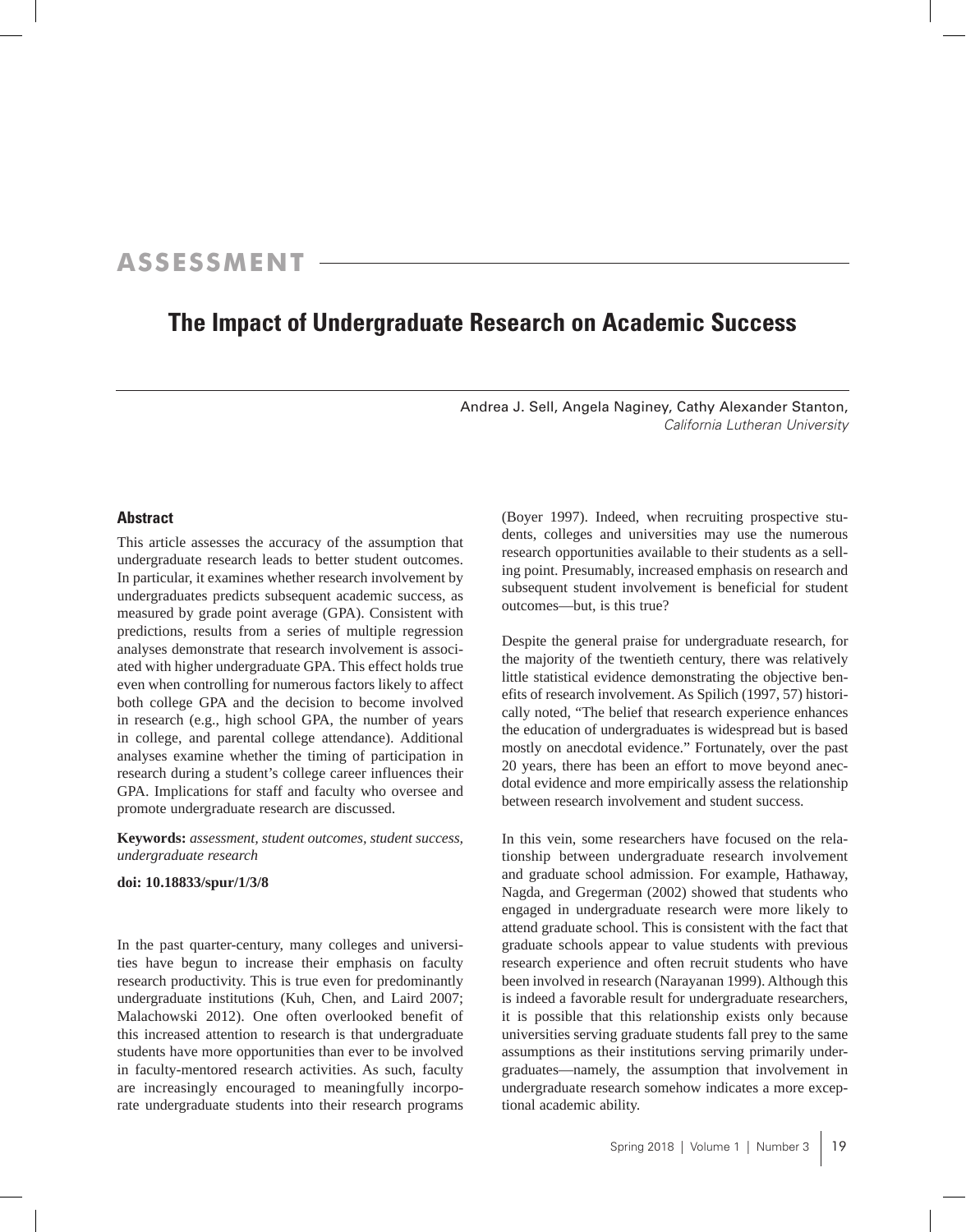Other researchers have attempted to assess the benefits of research involvement through surveys about the research experience. Simmons et al. (2016), for example, report the percentages of agreement by students and faculty on a variety of statements such as "[m]y participation in [research program] has led to more students doing research in classes…" Howitt and Wilson (2016; see also Wilson et al. 2015) examined the qualitative aspects of open-ended questions answered by student researchers in a reflection assignment. Bauer and Bennett (2003) examined how alumni recall and perceive their prior undergraduate research experience. In addition, Lopatto (2007) used an online survey to show gains in various skills after a research experience. Moreover, in recent years, there has been a renewed focus on creating reliable scales to measure student perceptions of research (Sams et al. 2015). Generally, these surveys have shown that students and faculty perceive the research experience to be very beneficial. A nationwide survey of several thousand undergraduate researchers revealed that the majority of respondents felt their confidence increased after doing the research and also believed that the research experience provided a better understanding of graduate school demands (Russell, Hancock, and McCullough 2007). Although these types of reflections about an individual's research experience are useful for assessing subjective perceptions of the benefits of the research involvement, they lack an objective standard by which to judge student success.

Given these issues, how, then, should student success be measured in relation to undergraduate research experience? Perhaps one of the most well-known objective measures of student success is grade point average (GPA). For decades and across numerous domains, researchers have used GPA as a measure of academic success (e.g., Oliphant and Alexander 1982; Werbel and Loomey 1994; Farsides and Woodfield 2003). This is done for many reasons. GPA is readily available for every student and provides a single quantitative number that sums up a student's ability across numerous academic domains. Aside from its ease of access and interpretation, GPA is also positively related to many outcome measures that, at face value, appear to be related to student success. For example, undergraduate GPA is predictive of postgraduation job success, graduate school admission, GRE scores, and graduate school GPA (Wise 1975; Dye and Reck 1989; Onasch 1994; Roth and Clarke 1998; Roth and Bobko 2000; Newton and Moore 2007; Newton et al. 2007). GPA is, of course, not a perfect measure of student success; several factors unrelated to academic success may affect a student's GPA, and GPA can be too coarse of a measure to reflect specific areas in which a student may be more or less successful. Nevertheless, examining the extent to which undergraduate research experience predicts GPA may be a useful step in assessing the benefits of undergraduate research.

Some prior studies have examined the relationship between undergraduate research involvement and college GPA, and their findings do indicate that undergraduates with research experience have a higher GPA (Russell et al. 2007; Schneider, Bickel, and Morrison-Shetlar 2015). However, those studies did not control for various factors that may explain that relationship. For example, students who had a high GPA in high school are very likely also to have a high GPA in college, and it is possible these same students may also be more inclined to seek out research experience once in college or be recruited by academics conducting research (e.g., Eagan et al. 2013). Thus, this research aimed to rule out such alternative explanations by performing statistical analyses that control for multiple factors relating to GPA and research experience.

This article assesses the effect of undergraduate research involvement on GPA at a small, private, predominantly undergraduate university in southern California. It was predicted that (1) undergraduates who participated in research would have a higher GPA than undergraduates who did not participate in research, and (2) this effect would hold true even when controlling for individual factors that may affect GPA and involvement in research. Finally, the researchers explored whether the timing of initial research involvement (earlier or later in the individual's college career) was a predictor of academic success, as measured by GPA.

# **California Lutheran University's Undergraduate Research Program**

California Lutheran University is a small private university in Southern California. As might be expected from a predominantly undergraduate university, teaching and mentorship are at the heart of the institution's mission. Increasingly, and in line with other similar institutions (Kuh et al. 2007), faculty in all disciplines are expected to conduct publishable research. The institutional culture is such that there is a strong emphasis on involvement of undergraduates in faculty research.

When mentoring undergraduate researchers, faculty are encouraged to shape the specifics of the research experience in a way that fits the scholarship of their disciplines. Thus, the type of research experience can vary significantly from department to department and even within departments from one faculty member to another. As can be imagined, the skills learned by a student as part of a chemistry research project can be quite different from what another student learns as part of a psychology project. Moreover, mentorship models can vary substantially across the university; some faculty prefer to have large groups of students work together on research projects, whereas other faculty like to work one-on-one with individual students. Faculty also have various methods of student recruitment; for example, some will accept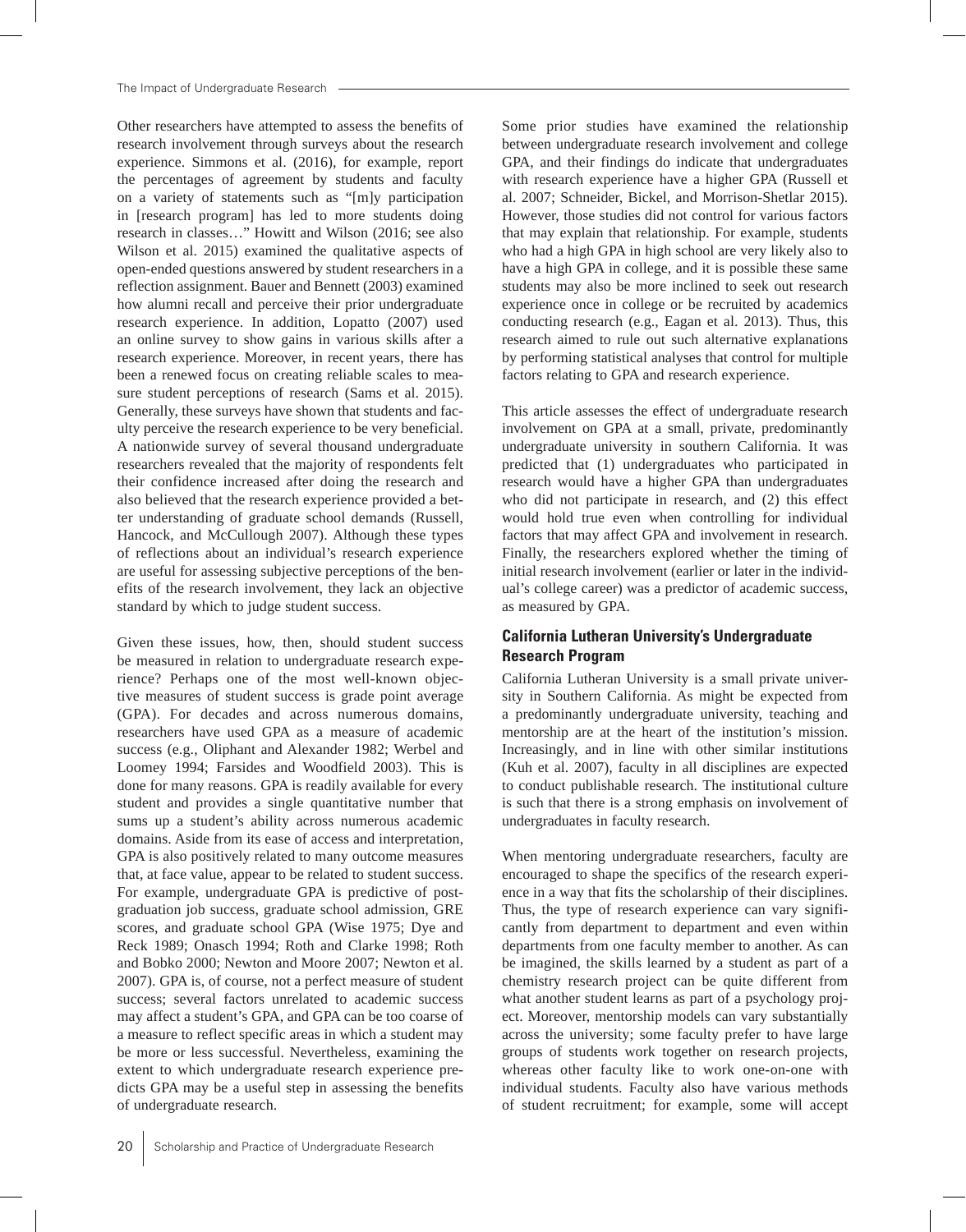any student who has completed a prerequisite methods class, whereas others have a lengthy application process. Despite these differences, a central office—the Office of Undergraduate Research and Creative Scholarship (OURCS)—oversees undergraduate research at the university. This office helps to facilitate undergraduate research endeavors in numerous ways such as hosting research symposia, professional development workshops, and training sessions on various aspects of the research process. The OURCS is also responsible for managing lines of funding from privately donated research fellowships to provide faculty and students with summer research stipends and reimbursing students for supply costs and travel expenses to conferences where they presented their research. Students who receive funding from the OURCS are required to present their finished work at an annual on-campus event, and all summer research students are required to attend eight professional development workshops during their research period.

Beginning in the 2013–2014 academic school year, the university began systematically tracking undergraduate involvement in research in all disciplines across the entire university, throughout the year. This was accomplished by having students register for credits when conducting research during a given semester (fall, spring, or summer). Students were asked to register for research credits regardless of the type of research and whether or not funding was received for the research. Students could register for 0–3 units of research credit and could choose to receive a grade or take the credit as pass/fail. The only stipulation was that, to register for research credits, they needed to complete a contract of agreement similar to a syllabus, in which the details and objectives of the research project were outlined. Although the credit system is not a perfect method by which to track student participation in research (see Wolanin 2003), it can provide a record of research participation that, within the constraints of privacy laws, can be accessed and matched with other collected data on students (Schneider, Sullivan, and Collado 2016).

# **Assessment and Outcomes**

To assess whether undergraduate research involvement predicts student GPA, two datasets were obtained from the Institutional Research office about students who, during their college career, had the opportunity to register for research credits. The first dataset included currently enrolled students with at least two semesters of data who began attending the university after the inception of the research tracking program (i.e., since fall 2013;  $N =$ 1,258). The second dataset included students who had an opportunity to gain research credits during their college career and graduated after the establishment of the research tracking program ( $N = 791$ ). For all students across both datasets, the following information was obtained: registration or nonregistration for research credit, gender, high school GPA, first-semester college GPA, parental college attendance, major division (e.g., social sciences, natural sciences), and Pell Grant status. The Pell Grant information was used as an indicator of family income (Dynarski 2002; Stedman 2003; Deming and Dynarski 2009).

In addition to this information, specifically for students in the first dataset (i.e., those currently enrolled), the following also was obtained: current cumulative GPA as of spring semester 2017, number of semesters enrolled in college, and the number of semesters of college attendance before enrollment in research credits). Similarly, for students in the second dataset (i.e., graduates), also obtained were the cumulative GPA at time of graduation; the total number of semesters spent in college; the number of semesters that research credits were available (most enrolled prior to the 2013–2014 academic year in which research credits became available); and finally, for enrollees in research credits, the point in their college career that they first became involved in research. The university's Institutional Review Board approved the study, procedures, and analyses.

#### *Currently Enrolled Students*

Of the 1,258 current undergraduate students at the university with at least two semesters of attendance who enrolled after the inception of the research credit tracking program, 4.8 percent  $(n = 61)$  have at some point during their college career registered for research credits. On average, the students who participated in undergraduate research had a higher current, cumulative college GPA ( $M = 3.58$ ,  $SD = 0.40$ ) than students who never registered for research credits ( $M = 3.27$ ,  $SD = 0.45$ ),  $t(1256) = 5.43, p < 0.0001$ . This finding is consistent with previous literature demonstrating a higher GPA among undergraduates involved in research (e.g., Schneider et al. 2015). However, there are many problems with this analysis—namely, it does not control for other factors likely to affect GPA and participation in research.

To more accurately assess the independent contribution of undergraduate research involvement on GPA, a multiple linear regression was run in which current college GPA was predicted from prior research involvement while controlling for high school GPA, the number of semesters in college, gender, first-generation college student status, major division (dummy coded), first-semester college GPA, and Pell Grant status. Involvement in research was still a significant predictor of cumulative GPA,  $\beta$  = 0.050,  $p = 0.005$ , even while controlling for numerous other factors (see Table 1). Thus, the effect of research involvement on GPA is not solely attributable to these other factors.

Additionally, to further assess whether research experience affected a change in GPA across time, a matching analysis was performed. Propensity score matching has been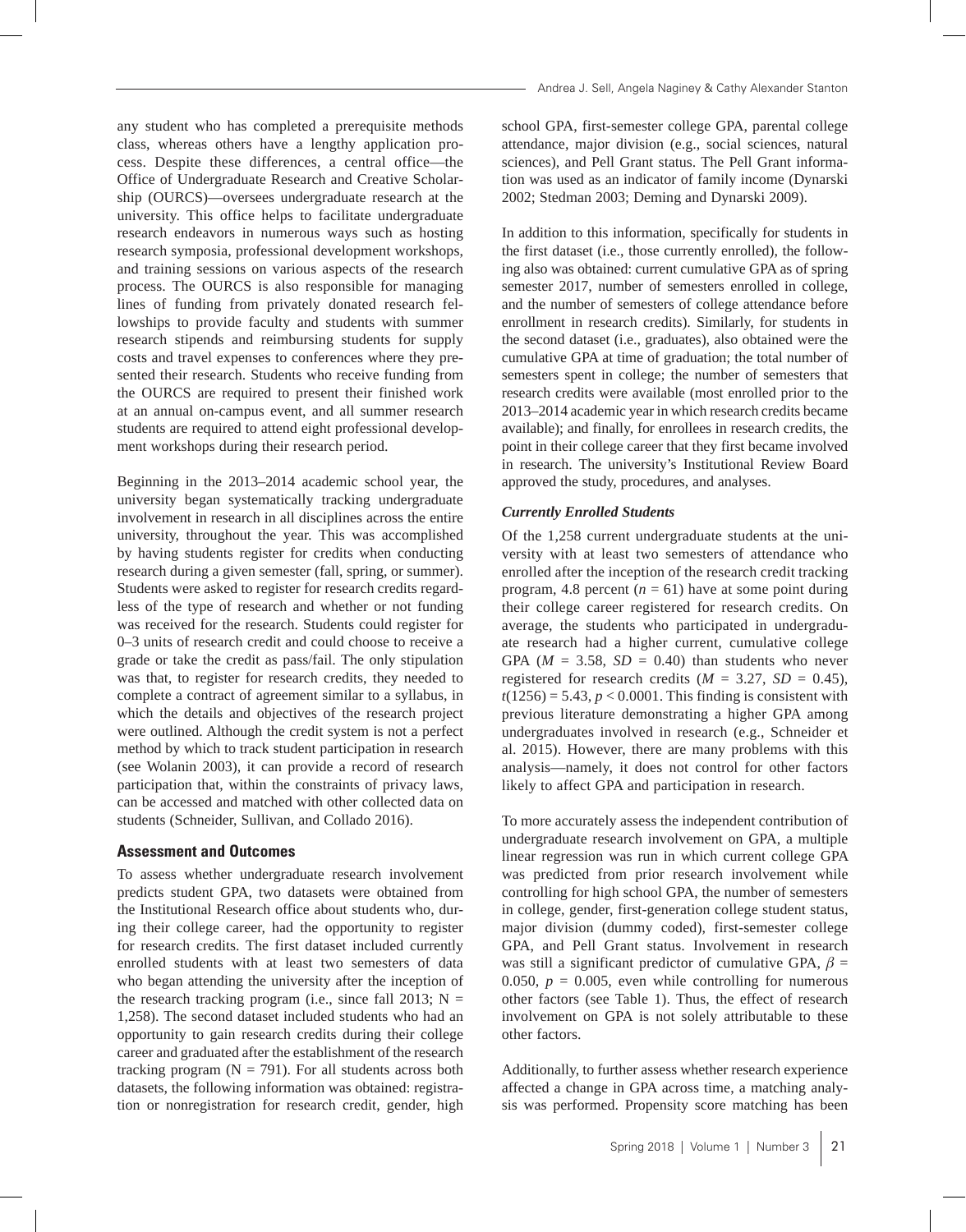| Variables                                  | B        | SE <sub>B</sub> | $\beta$  | $t$      | р           |
|--------------------------------------------|----------|-----------------|----------|----------|-------------|
| Pell Grant status                          | $-0.028$ | 0.018           | $-0.029$ | $-1.527$ | 0.127       |
| High school cumulative GPA                 | 0.262    | 0.021           | 0.239    | 12.189   | < 0.001     |
| Semesters in college                       | 0.010    | 0.005           | 0.036    | 2.087    | 0.037       |
| Gender                                     | $-0.026$ | 0.017           | $-0.028$ | $-1.517$ | 0.130       |
| Parental college attendance                | $-0.036$ | 0.019           | $-0.035$ | $-1.877$ | 0.061       |
| First-semester college GPA                 | 0.565    | 0.017           | 0.634    | 32.348   | ${}< 0.001$ |
| Major division                             |          |                 |          |          |             |
| D1 (OT versus NS)                          | 0.082    | 0.024           | 0.067    | 3.457    | 0.001       |
| D <sub>2</sub> (BS versus N <sub>S</sub> ) | 0.052    | 0.024           | 0.042    | 2.156    | 0.031       |
| D3 (IES versus NS)                         | 0.204    | 0.043           | 0.085    | 4.761    | < 0.001     |
| D4 (HM versus NS)                          | 0.067    | 0.046           | 0.026    | 1.456    | 0.146       |
| D5 (CA versus NS)                          | 0.143    | 0.034           | 0.077    | 4.178    | < 0.001     |
| D6 (SS versus NS)                          | 0.121    | 0.021           | 0.112    | 5.657    | < 0.001     |
| Participation in directed research         | 0.104    | 0.037           | 0.050    | 2.840    | 0.005       |
| Intercept                                  | 0.366    | 0.850           |          |          |             |

**TABLE 1. Multiple Linear Regression for Currently Enrolled Students on Cumulative GPA**

*Note:* Adjusted R-squared for model = 0.642

There was no multicollinearity among predictors, all VIFs < 2.0.

Division Codes: OT = Other/Undeclared, BS = Business, IES = Interdisciplinary Educational Studies, HM = Humanities, CA = Creative Arts,

SS = Social Sciences, NS = Natural Sciences

used successfully in several fields to test for causative effects in observational designs with nonrandom assignment (e.g., Eagan et al. 2013; Morgan and Harding 2006; Stuart 2010). In the analysis here, propensity scores were generated via a logistic regression in which research participation was predicted from all other predictor variables in the original model (i.e., high school GPA, the number of semesters in college, gender, first-generation college student status, major division, first-semester college GPA, and Pell Grant status). A subset of 61 nonresearchers was matched to the sample of 61 researchers using nearestneighbor propensity score matching. Subsequent analyses demonstrated that the matching algorithm was successful, as indicated by the fact that there was no significant difference between researchers and the matched nonresearcher group in any of the predictors used to create the matching, all  $p$ 's  $> 0.25$  (see Table 2 for match comparisons).

A mixed-model ANOVA was run on this matched data to test for differences between current cumulative GPA and first-semester GPA (within subjects) for researchers versus nonresearchers (between subjects). Overall, there was a trend for current GPA ( $M = 3.54$ ,  $SD = 0.37$ ) to be slightly lower compared to first-semester GPA (*M* = 3.58, *SD* = 0.37),  $F(1,120) = 3.41$ ,  $p = 0.067$ . However, there was a marginally significant interaction between this change in GPA and research involvement,  $F(1,120) = 3.15$ ,  $p = 0.078$ .

Follow-up analyses showed that involvement in undergraduate research seemed to have a protective effect on the typical decrease in GPA over time. For students who were not involved in research, current cumulative GPA was lower ( $M = 3.50$ ,  $SD = 0.34$ ) than first-semester GPA  $(M = 3.58, SD = 0.34), t(60) = 2.37, p = 0.021$ . In contrast, for students who were involved in research, there was no significant difference between first-semester GPA (*M* = 3.59,  $SD = 0.40$ ) and current cumulative GPA ( $M = 3.58$ ,  $SD = 0.40$ ,  $t(60) = 0.06$ ,  $p = 0.96$ .

#### *Graduates*

A set of analyses similar to that applied to currently enrolled students was carried out for the students who graduated since the inception of the research credits tracking program, using the students' cumulative bachelor's degree GPA as a dependent variable. Students who had at least one semester of undergraduate research  $(n = 89)$ , 11.3 percent) had a higher cumulative bachelor's GPA (*n*  $= 89, M = 3.54, SD = 0.33$  than students who had never conducted undergraduate research ( $n = 702$ ,  $M = 3.34$ , *SD* = 0.38), *t*(120.7) = 5.47, *p* < 0.0001 (Levene's Test for Equality of Variances was significant, so an independent samples *t*-test with equal variances not assumed was computed). Again, since many factors can affect GPA, a multiple linear regression was run to test for the effect of undergraduate research on cumulative GPA at graduation,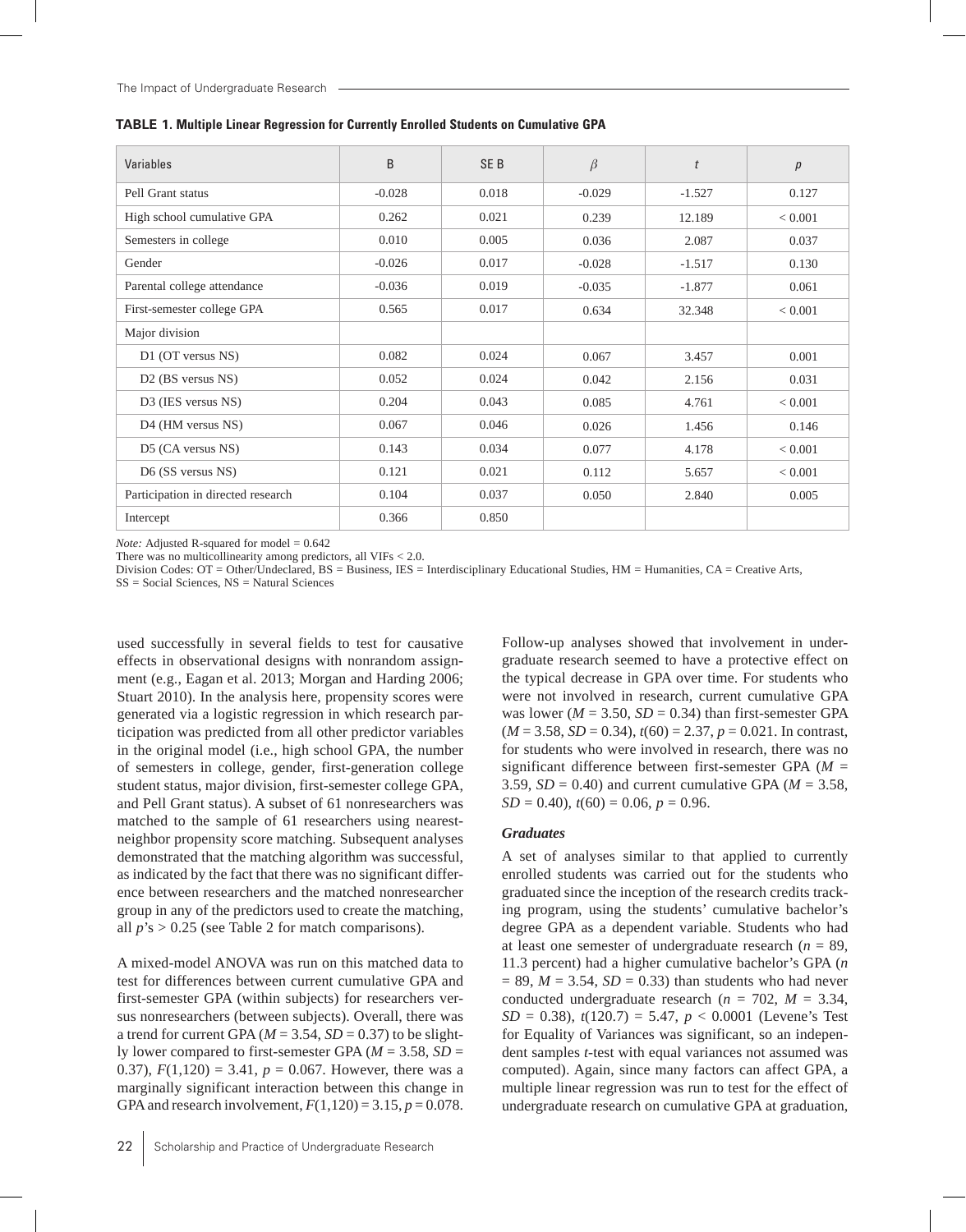| Variables                            | Researcher | Nonresearcher | p Value |
|--------------------------------------|------------|---------------|---------|
| High school cumulative GPA—mean (SD) | 3.86(0.41) | 3.89(0.37)    | 0.621   |
| First-semester college GPA—mean (SD) | 3.59(0.40) | 3.58(0.34)    | 0.938   |
| Semesters in college—mean (SD)       | 6.75(1.16) | 6.85(1.39)    | 0.672   |
| Gender— $n$ $(\%)$                   |            |               |         |
| Female                               | 38 (62%)   | 42 (69%)      | 0.454   |
| Male                                 | 23 (38%)   | 19 (31%)      |         |
| Parental college attendance— $n$ (%) |            |               |         |
| First generation                     | 19 (31%)   | 14 (23%)      | 0.318   |
| Not first generation                 | 42 (69%)   | 47 (78%)      |         |
| Parental income— $n$ (%)             |            |               |         |
| Received Pell Grant                  | 28 (46%)   | 22 (36%)      | 0.277   |
| Did not receive Pell Grant           | 33 (54%)   | 39 (64%)      |         |
| Division— $n$ $(\%)$                 |            |               |         |
| <b>Social Sciences</b>               | 17 (28%)   | 17(28%)       | 0.981   |
| <b>Natural Sciences</b>              | 36 (59%)   | 38 (62%)      |         |
| <b>IES</b>                           | 2(3%)      | 2(3%)         |         |
| Humanities                           | 2(3%)      | 1(2%)         |         |
| <b>Creative Arts</b>                 | $0(0\%)$   | $0(0\%)$      |         |
| <b>Business</b>                      | 2(3%)      | 2(3%)         |         |
| Other                                | 2(3%)      | $1(2\%)$      |         |

**TABLE 2. Characteristics of Matched Samples for Currently Enrolled Students**

*Note:* Percentages may not add to 100 due to rounding.

*p*-values for continuous variables are the result of independent *t*-tests, whereas *p*-values for categorical variables are the results of chi-square tests of independence.

controlling for the number of semesters completed for graduation, the number of semesters in which undergraduate research was available, gender, high school cumulative GPA, first-generation college student status, major division (dummy coded), first-semester college GPA, and Pell Grant status. Involvement in undergraduate research was a significant predictor of GPA at graduation,  $\beta = 0.101$ ,  $p < 0.001$  (see Table 3). In other words, graduation GPA was statistically higher among students involved in undergraduate research as compared to other students, while controlling for numerous other factors that can affect GPA.

A matching analysis was also conducted for graduates to assess the effect of research experience on the change in GPA across time. Propensity scores were generated via a logistic regression in which research participation was predicted from all other predictor variables in the original model (i.e., the number of semesters completed for graduation, the number of semesters in which undergraduate research was available, gender, high school cumulative GPA, first-generation college student status, major division, first-semester college GPA, and Pell Grant status) and matched using the nearest-neighbor method. The resulting subset of data included 178 students, 89 researchers, and 89 nonresearchers, statistically similar across all baseline characteristics, all  $p$ 's  $> 0.50$  (see Table 4 for match comparisons).

A mixed-model ANOVA was run on this matched data to test for differences between GPA at graduation and first semester GPA (within subjects) among researchers versus nonresearchers (between subjects). Overall, GPA at graduation ( $M = 3.47$ ,  $SD = 0.34$ ) was higher than first-semester GPA ( $M = 3.40$ ,  $SD = 0.47$ ),  $F(1,176) =$ 8.30,  $p = 0.004$ . There was also a significant interaction between this change in GPA and student research involvement,  $F(1,176) = 4.51$ ,  $p = 0.035$ . For student researchers, their GPAs at graduation ( $M = 3.54$ ,  $SD = 0.33$ ) were higher than their first-semester GPAs ( $M = 3.42$ ,  $SD = .52$ ),  $t(88) = 3.28$ ,  $p < 0.001$ . However, nonresearch students did not show a significant change in GPA across time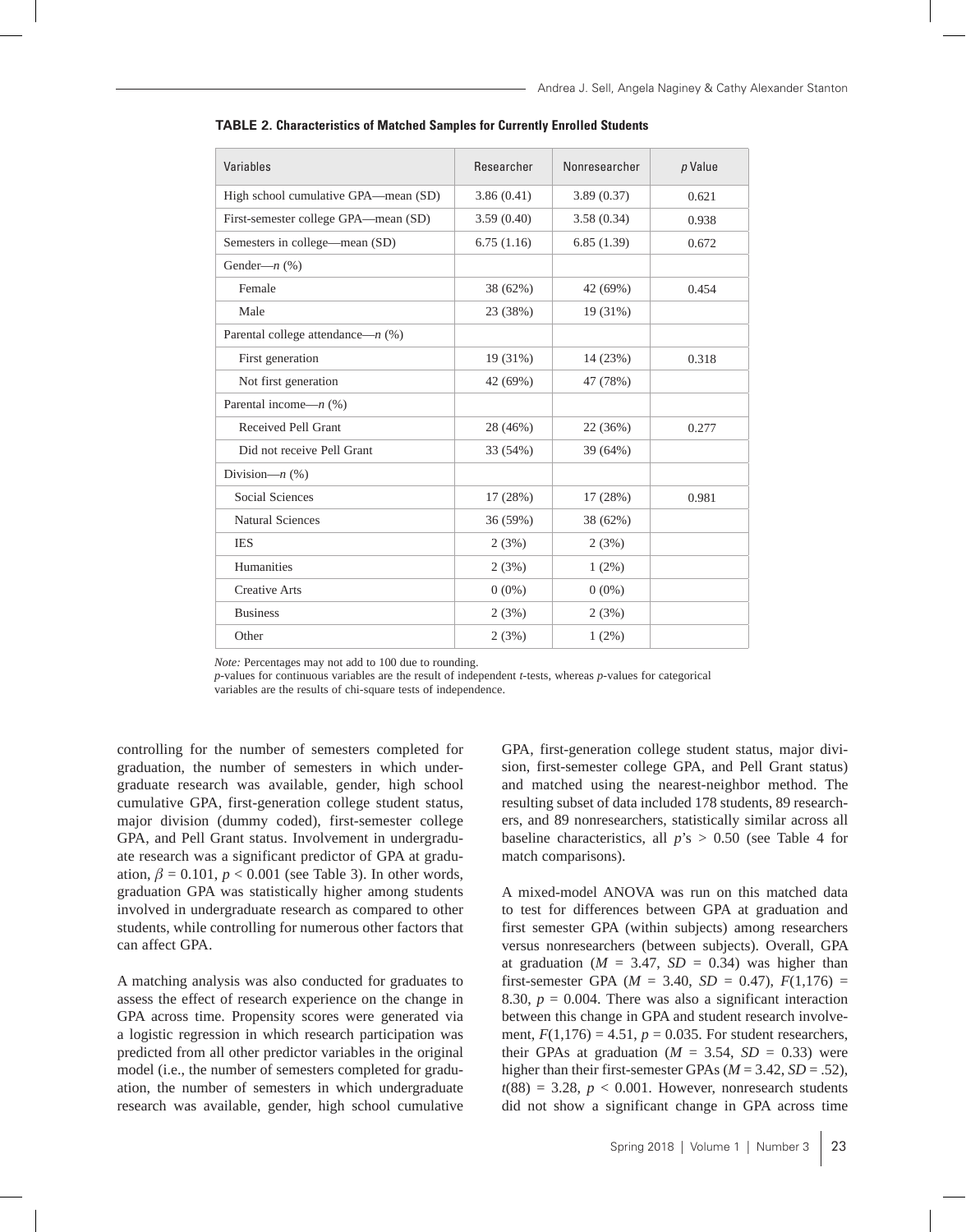|  | <b>TABLE 3. Multiple Linear Regression for Graduated Students on Cumulative GPA</b> |  |  |  |
|--|-------------------------------------------------------------------------------------|--|--|--|
|  |                                                                                     |  |  |  |

| Variables                                  | B        | SE <sub>B</sub> | B        | $t$      | p       |
|--------------------------------------------|----------|-----------------|----------|----------|---------|
| Pell Grant status                          | $-0.057$ | 0.020           | $-0.067$ | $-2.789$ | 0.005   |
| High school cumulative GPA                 | 0.245    | 0.026           | 0.249    | 9.294    | < 0.001 |
| Gender                                     | 0.010    | 0.019           | 0.013    | 0.551    | 0.582   |
| Parental college attendance                | $-0.001$ | 0.021           | $-0.001$ | $-0.051$ | 0.959   |
| Time to degree                             | $-0.084$ | 0.021           | $-0.095$ | $-3.978$ | < 0.001 |
| Semesters of directed research possible    | 0.000    | 0.005           | 0.001    | 0.026    | 0.979   |
| First-semester GPA                         | 0.438    | 0.020           | 0.587    | 22.278   | < 0.001 |
| Major division                             |          |                 |          |          |         |
| D1 (OT versus NS)                          | 0.127    | 0.023           | 0.160    | 5.629    | < 0.001 |
| D <sub>2</sub> (BS versus N <sub>S</sub> ) | 0.052    | 0.026           | 0.053    | 1.961    | 0.050   |
| D3 (IES versus NS)                         | 0.072    | 0.171           | 0.010    | 0.423    | 0.672   |
| D4 (HM versus NS)                          | 0.101    | 0.047           | 0.052    | 2.148    | 0.032   |
| D5 (CA versus NS)                          | 0.098    | 0.040           | 0.059    | 2.432    | 0.015   |
| D6 (SS versus NS)                          | 0.201    | 0.039           | 0.125    | 5.160    | < 0.001 |
| Participation in directed research         | 0.121    | 0.029           | 0.101    | 4.243    | < 0.001 |
| Intercept                                  | 1.258    | 0.140           |          |          |         |

*Note:* Adjusted R-squared for model = 0.605

There was no multicollinearity among predictors, all VIFs < 2.0.

Division Codes: OT = Other/Undeclared, BS = Business, IES = Interdisciplinary Educational Studies, HM = Humanities, CA = Creative Arts,

SS = Social Sciences, NS = Natural Sciences

(first-semester GPA  $M = 3.39$ ,  $SD = 0.42$ ; graduation GPA  $M = 3.40$ ,  $SD = 0.34$ ;  $t(88) = 0.59$ ,  $p = 0.56$ ).

### **Early Involvement in Research**

To explore the idea that the timing of research involvement has an effect on academic success, a set of analyses was conducted that focused solely on students who had participated in undergraduate research at some point in their college career. For each dataset, multiple linear regression analysis was performed, predicting GPA from the timing of the initial involvement in research while controlling for other factors that also affect GPA.

# *Currently Enrolled Students*

For currently enrolled students who were enrolled in undergraduate research credits, the number of semesters before starting research (more semesters = later research experience) was a significant predictor of cumulative GPA,  $\beta$  = -.23, *p* = 0.028 (see Table 5), while controlling for the number of semesters in college, gender, high school GPA, first-generation college student status, first-semester college GPA, major division, and Pell Grant status. That is, students who engaged in undergraduate research opportunities early in their college career had higher current GPAs than those who began their research later in their studies.

#### *Graduates*

For students who were enrolled in undergraduate research credits at some point in their undergraduate career and have graduated, the number of semesters between first enrolling in undergraduate research and graduating (additional semesters = earlier research experience) was not a significant predictor of GPA at graduation,  $\beta$  = -.07,  $p = 0.46$  (see Table 6), while controlling for the number of semesters the research credits were available, the number of semesters completed for graduation, gender, high school GPA, first-generation college student status, major division, first-semester GPA, and Pell Grant status. Thus, for graduates, earlier research involvement did not predict GPA at graduation. The apparent inconsistency between graduates and currently enrolled students in the effect of timing of research involvement on GPA is discussed below.

# **Conclusion**

Overall, these results show a clear indication that participation in research is associated with increased student success, as measured by GPA. This is true for both current students and graduated students, and is consistent with previous studies which found a similar positive association between involvement in undergraduate research and GPA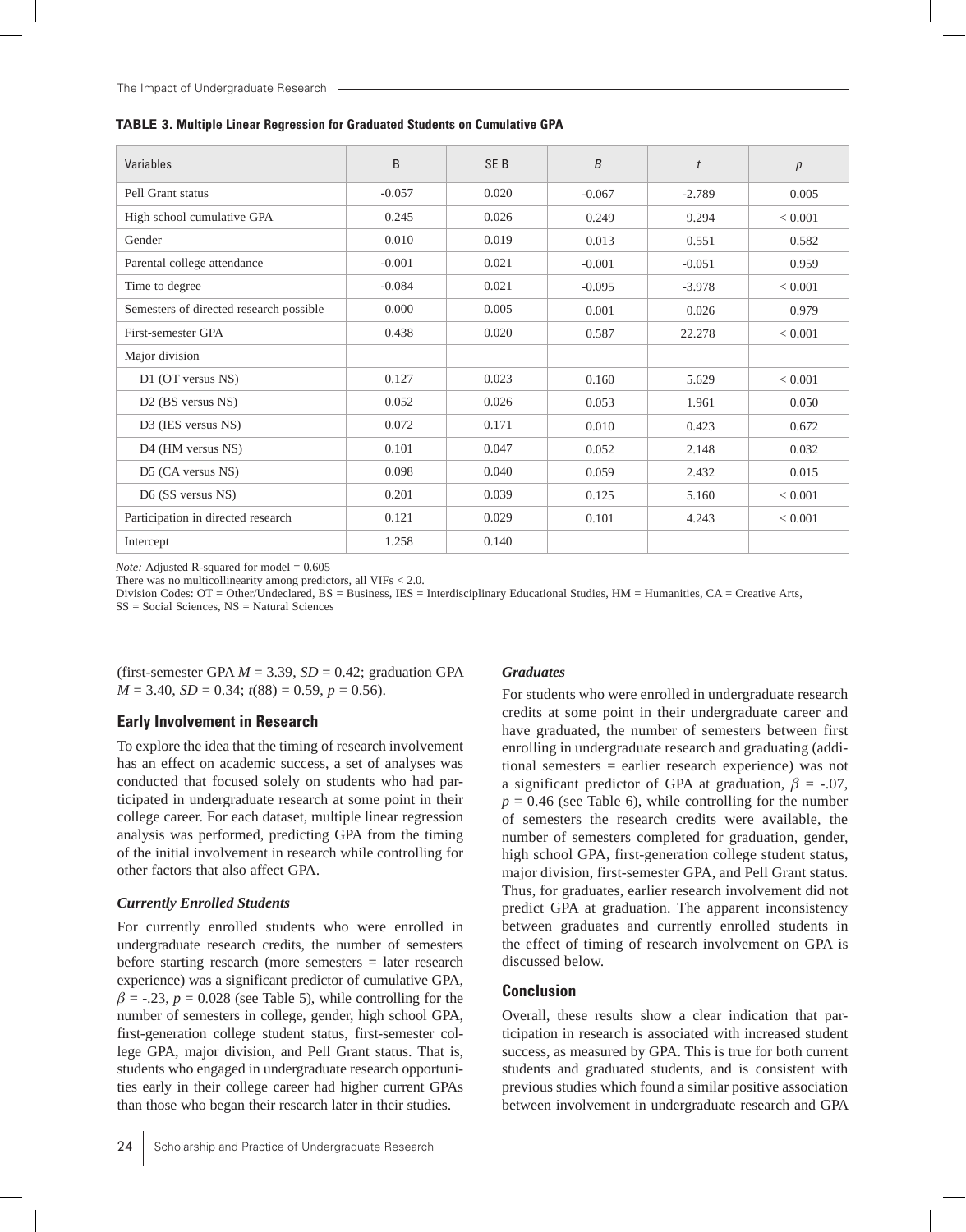| Variables                               | Researcher | Nonresearcher | p Value |
|-----------------------------------------|------------|---------------|---------|
| High school cumulative GPA—mean (SD)    | 3.89(0.36) | 3.88(0.30)    | 0.813   |
| First-semester college GPA—mean (SD)    | 3.42(0.52) | 3.39(0.42)    | 0.639   |
| Semesters of research possible—mean (SD | 6.08(1.53) | 6.02(1.64)    | 0.795   |
| Time to degree—mean (SD)                | 3.77(0.33) | 3.80(0.39)    | 0.537   |
| Gender— $n$ $(\%)$                      |            |               |         |
| Female                                  | 59 (66%)   | 60 (67%)      | 0.875   |
| Male                                    | 30 (34%)   | 29 (33%)      |         |
| Parental college attendance— $n$ (%)    |            |               |         |
| First generation                        | 28 (31%)   | 30(34%)       | 0.749   |
| Not first generation                    | 61(69%)    | 59 (66%)      |         |
| Parental income— $n$ (%)                |            |               |         |
| Received Pell Grant                     | 23 (26%)   | 27 (30%)      | 0.511   |
| Did not receive Pell Grant              | 66 (74%)   | 62 (70%)      |         |
| Division— $n$ $(\%)$                    |            |               |         |
| <b>Social Sciences</b>                  | 13 (15%)   | 19(21%)       | 0.686   |
| <b>Natural Sciences</b>                 | 57 (64%)   | 48 (54%)      |         |
| <b>IES</b>                              | $1(1\%)$   | $0(0\%)$      |         |
| Humanities                              | $1(1\%)$   | $1(1\%)$      |         |
| <b>Creative Arts</b>                    | $1(1\%)$   | 2(2%)         |         |
| <b>Business</b>                         | 2(2%)      | 4(5%)         |         |
| Other                                   | 14 (16%)   | 15 (17%)      |         |

**TABLE 4. Characteristics of Matched Samples for Graduated Students**

*Note:* Percentages may not add to 100 due to rounding.

*p*-values for continuous variables are the result of independent *t*-tests, whereas *p*-values for categorical variables are the results of chi-square tests of independence.

(e.g., Russell et al. 2007; Schneider et al. 2015). Importantly, this set of results adds to previous findings in that it controls for factors that can be highly predictive of both college GPA and involvement in undergraduate research. Thus, the current findings cannot easily be explained by other factors that predispose a student to be both involved in research and be successful in college. Ruling out such confounds is a critical step in demonstrating a direct role of research involvement in student success.

Higher education institutions place a large emphasis on involving students in research. The current findings suggest that such an emphasis is academically beneficial for students. In addition, some faculty and staff advocate that students should become involved in research early in their academic career (e.g., Ishiyama 2002). The results reported here are somewhat ambiguous in regard to this latter proposition. In this study, earlier involvement in research was associated with higher cumulative GPA among currently enrolled students but not for graduates.

One possible reason for this discrepancy is that the research credit tracking system has been in place for the entirety of the currently enrolled students' college years; this was not the case for graduates. Consequently, the earliest involvement in research of enrolled students was more likely to be captured accurately. However, many of the graduates actually may have begun participation in research before the tracking system was implemented. Given the uncertainty in the exact timing of initial research involvement for graduates, analyses examining the effects of this variable are likely to be less sensitive. In sum, based on the current results, whether or not earlier involvement in undergraduate research is beneficial is not entirely clear, but it is a promising direction for future research.

Although the current findings are encouraging, it is important to note a few caveats that may limit the generalizability of these results. First, California Lutheran University places a great deal of emphasis on teaching and mentorship, as represented by small class sizes and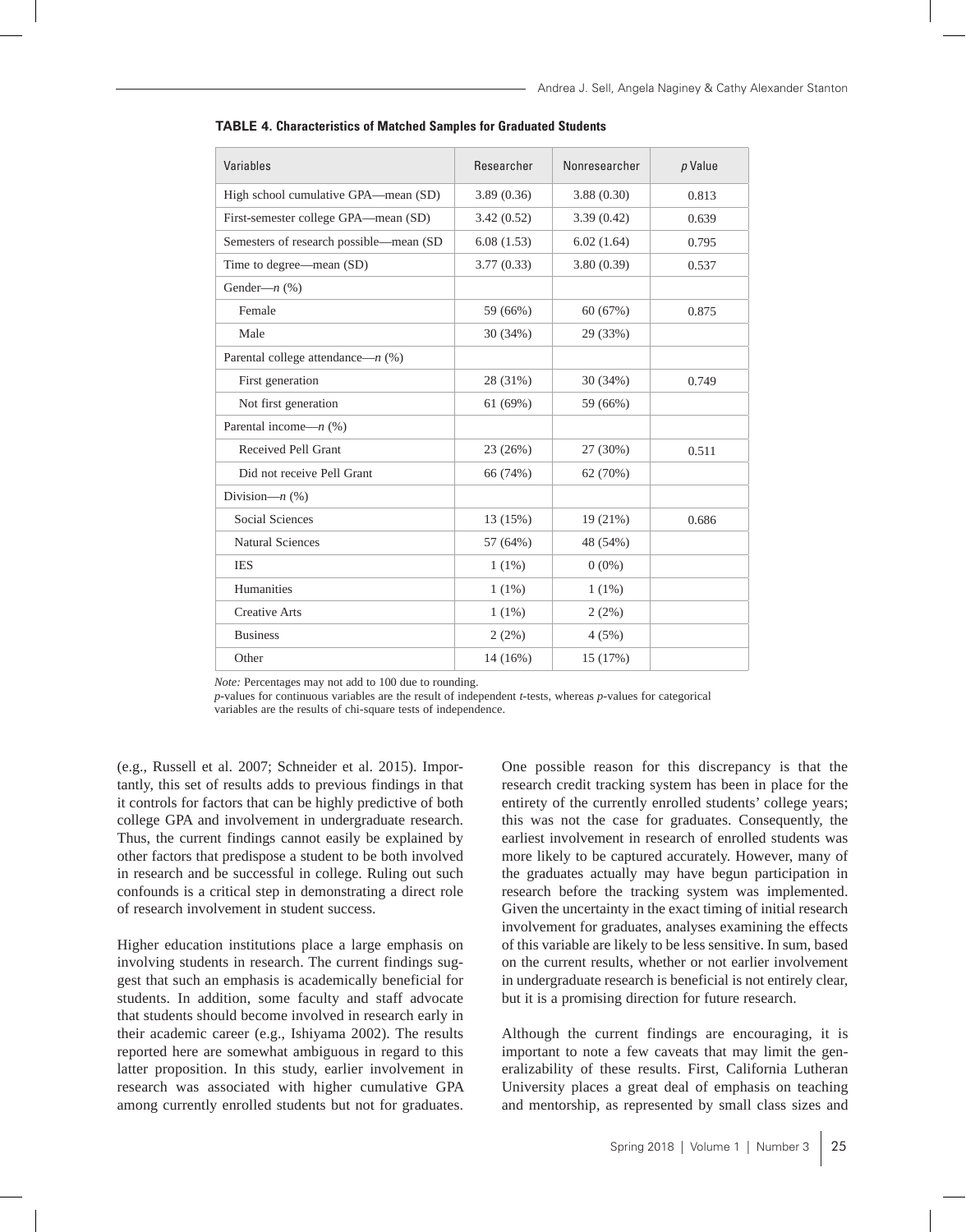| Variables                                                | B        | SE <sub>B</sub> | $\beta$  | $\mathfrak{t}$ | p       |
|----------------------------------------------------------|----------|-----------------|----------|----------------|---------|
| Pell Grant status                                        | $-0.070$ | 0.075           | $-0.088$ | $-0.939$       | 0.352   |
| High school cumulative GPA                               | 0.156    | 0.084           | 0.161    | 1.865          | 0.068   |
| Semesters in college                                     | 0.048    | 0.032           | 0.139    | 1.498          | 0.141   |
| Gender                                                   | $-0.045$ | 0.072           | $-0.055$ | $-0.628$       | 0.533   |
| Parental college attendance                              | 0.051    | 0.085           | 0.059    | 0.594          | 0.555   |
| First-semester college GPA                               | 0.670    | 0.091           | 0.672    | 7.362          | < 0.001 |
| Major division                                           |          |                 |          |                |         |
| D1 (OT versus NS)                                        | 0.172    | 0.177           | 0.077    | 0.972          | 0.336   |
| D <sub>2</sub> (BS versus N <sub>S</sub> )               | 0.072    | 0.166           | 0.032    | 0.436          | 0.665   |
| D3 (IES versus NS)                                       | $-0.029$ | 0.168           | 0.013    | 0.175          | 0.862   |
| D <sub>4</sub> (HM versus N <sub>S</sub> )               | 0.232    | 0.164           | 0.104    | 1.414          | 0.164   |
| D6 (SS versus NS)                                        | 0.091    | 0.076           | 0.103    | 1.204          | 0.235   |
| Semesters before individual started<br>directed research |          | 0.021           | $-0.228$ | $-2.269$       | 0.028   |
| Intercept                                                |          | 0.383           |          |                |         |

| TABLE 5. Multiple Linear Regression for Currently Enrolled Research Students on Cumulative GPA, Including Timing of |  |  |  |
|---------------------------------------------------------------------------------------------------------------------|--|--|--|
| <b>Research Experience</b>                                                                                          |  |  |  |

*Note:* Adjusted R-squared for model = 0.696

There was no multicollinearity among predictors, all VIFs < 2.0.

Division Codes: OT = Other/Undeclared, BS = Business, IES = Interdisciplinary Educational Studies, HM = Humanities, SS = Social Sciences, NS = Natural Sciences. D5 (CA versus NS) was removed from the model, as there were no student researchers from the Creative Arts division.

| Variables                                                          | B        | SE <sub>B</sub> | $\beta$  | $\mathfrak{t}$ | р       |
|--------------------------------------------------------------------|----------|-----------------|----------|----------------|---------|
| Pell Grant status                                                  | 0.051    | 0.069           | 0.068    | 0.729          | 0.468   |
| High school cumulative GPA                                         | 0.058    | 0.079           | 0.064    | 0.730          | 0.467   |
| Gender                                                             | $-0.002$ | 0.060           | $-0.003$ | $-0.039$       | 0.969   |
| Parental college attendance                                        | $-0.081$ | 0.069           | $-0.116$ | $-1.180$       | 0.242   |
| Semesters of directed research possible                            | $-0.006$ | 0.020           | $-0.028$ | $-0.300$       | 0.765   |
| First-semester college GPA                                         | 0.490    | 0.065           | 0.776    | 7.539          | < 0.001 |
| Time to degree                                                     | 0.051    | 0.086           | 0.053    | 0.598          | 0.551   |
| Major division                                                     |          |                 |          |                |         |
| D1 (OT versus NS)                                                  | 0.094    | 0.065           | 0.132    | 1.433          | 0.156   |
| D <sub>2</sub> (BS versus N <sub>S</sub> )                         | 0.114    | 0.242           | 0.037    | 0.471          | 0.639   |
| D3 (IES versus NS)                                                 | $-0.190$ | 0.246           | $-0.062$ | $-0.770$       | 0.443   |
| D5 (CA versus NS)                                                  | 0.100    | 0.145           | 0.056    | 0.685          | 0.495   |
| D6 (SS versus NS)                                                  | 0.112    | 0.255           | 0.037    | 0.442          | 0.660   |
| Semesters before graduating of<br>participant in directed research | $-0.015$ | 0.020           | $-0.072$ | $-0.740$       | 0.461   |
| Intercept                                                          | 1.519    | 0.514           |          |                |         |

### **TABLE 6. Multiple Linear Regression for Graduated Research Students on Cumulative GPA, Including Timing of Research Experience**

*Note:* Adjusted R-squared for model = 0.498

There was no multicollinearity among predictors, all VIFs < 2.0.

Division Codes: OT = Other/Undeclared, BS = Business, IES = Interdisciplinary Educational Studies, HM = Humanities, SS = Social Sciences, NS = Natural Sciences. D4 (HM versus NS) was removed from the model, as there were no student researchers from the Humanities division.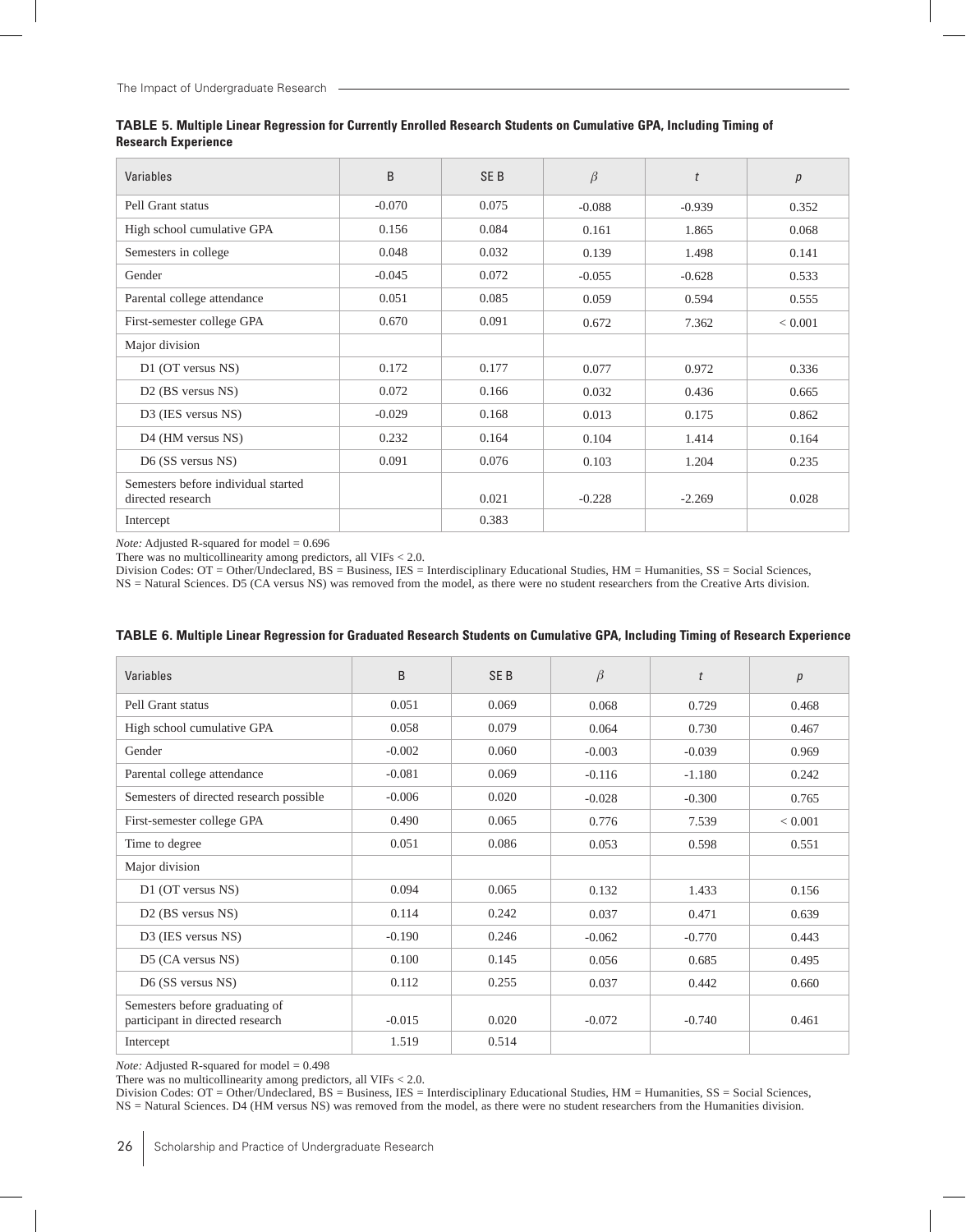close personal attention to mentees. Most undergraduate research students at the university work directly with a faculty mentor, in contrast to other universities where undergraduates may work more directly with graduate students and postdoctoral scholars. Thus, it is difficult to ascertain if the results in this article can generalize to institutions where research by faculty is hierarchical faculty supervise graduate students who then supervise undergraduate students. Second, a relatively low percentage of students enrolled in research credits. Again, this may be a reflection of faculty working with only a few students at a time so that a close mentorship structure is provided for the student. Alternatively, it is possible that the low percentage of research students reflects limitations in the research tracking program itself, which does not include students who volunteer for research projects but do not register for research credit (Wolanin 2003). However, if this proposition is true, it would only suggest that the current results are a conservative estimate of the benefits of undergraduate research on GPA and that a full enrollment by undergraduate researchers would produce effects even larger than those noted here. Third, it is important to note that students have the option of taking 0–3 credits as graded or pass/fail. The datasets used in this study did not include the number of credits or the grades earned by the student (if any) for the research units. Consequently, it is possible that this could have positively affected cumulative GPA; however, any such effect would likely be minimal given the vast amount of credits from other classes that are factored into calculating cumulative GPA.

Given these limitations, it is necessary for researchers to continue to assess the benefits of undergraduate research experiences. For example, similar analyses using data from large, research-oriented universities are needed to generalize these results to all undergraduate researchers. Additionally, it would be informative to explore other objective measures of student success such as salary after graduation and other career outcomes. It is also possible that there are some positive outcomes of undergraduate research that are mediated by GPA. For example, is the positive relationship between undergraduate research experience and acceptance to graduate school partially explained by the increased GPA among undergraduate researchers? Finally, it would be interesting to explore possible differences in outcomes between students that volunteer for research experiences and those who enroll in research credits. Answering such questions is necessary if the benefits of an undergraduate research experience are to continue to be promoted.

Undergraduate research experiences have become a focal point of many universities. There appears to be a good reason for this. Undergraduate research facilitates the development of important skills such as critical thinking Andrea J. Sell, Angela Naginey & Cathy Alexander Stanton

and the ability to work with teammates (e.g., Lopatto 2007). By demonstrating that student researchers have higher GPAs than their counterparts, the current analyses provide the next step in establishing the benefits of the research experience. Malachowski (2012, 8) notes, "as the devotion to research continues to increase among faculty, I believe it is time to step back and ask fundamental questions about what kind of impact this new priority is having on undergraduate students and student learning." These findings are an important answer to the call for documentation of academic success among student researchers. Continuing to examine the numerous possible outcomes of student research, both subjective and objective, can provide a fuller understanding of the wide-ranging benefits of undergraduate research involvement.

# **References**

Bauer, Karen W., and Joan S. Bennett. 2003. "Alumni Perceptions Used to Assess Undergraduate Research Experience." *Journal of Higher Education* 74: 210–230. doi: 10.1353/jhe.2003.0011

Boyer, Ernest L. 1997. *Scholarship Reconsidered: Priorities of the Professoriate.* San Francisco: Jossey-Bass.

Deming, David, and Susan Dynarski. 2009. "Into College, Out of Poverty? Policies to Increase the Postsecondary Attainment of the Poor" (September). NBER Working Paper. doi:10.3386/ w15387

Dye, David A., and Martin Reck. 1989. "College Grade Point Average as a Predictor of Adult Success: A Reply." *Public Personnel Management* 18: 235–241. doi: 10.1177/00910 2608901800210

Dynarski, Susan. 2002. "The Behavioral and Distributional Implications of Aid for College." *American Economic Review*  92: 279–285. doi: 10.1257/000282802320189401

Eagan, M. Kevin, Jr., Sylvia Hurtado, Mitchell J. Chang, Gina A. Garcia, Felisha A. Herrera, and Juan C. Garibay. 2013. "Making a Difference in Science Education: The Impact of Undergraduate Research Programs." *American Educational Research Journal* 50: 683–713. doi: 10.3102/0002831213482038

Farsides, Tom, and Ruth Woodfield. 2003. "Individual Differences and Undergraduate Academic Success: The Roles of Personality, Intelligence, and Application." *Personality and Individual Differences* 34: 1225–1243. doi: 10.1016/s0191- 8869(02)00111-3

Hathaway, Russel S., Biren A. Nagda, and Sandra R. Gregerman. 2002. "The Relationship of Undergraduate Research Participation to Graduate and Professional Education Pursuit: An Empirical Study." *Journal of College Student Development* 43: 614–631.

Howitt, Susan, and Anna Wilson. 2016. "Scaffolded Reflection as a Tool for Surfacing Complex Learning in Undergraduate Research Projects." *CUR Quarterly* 36(4): 33–38. doi: 10.18833/ curq/36/4/8

Ishiyama, John. 2002. "Does Early Participation in Undergraduate Research Benefit Social Science and Humanities Students?" *College Student Journal* 36: 381–387.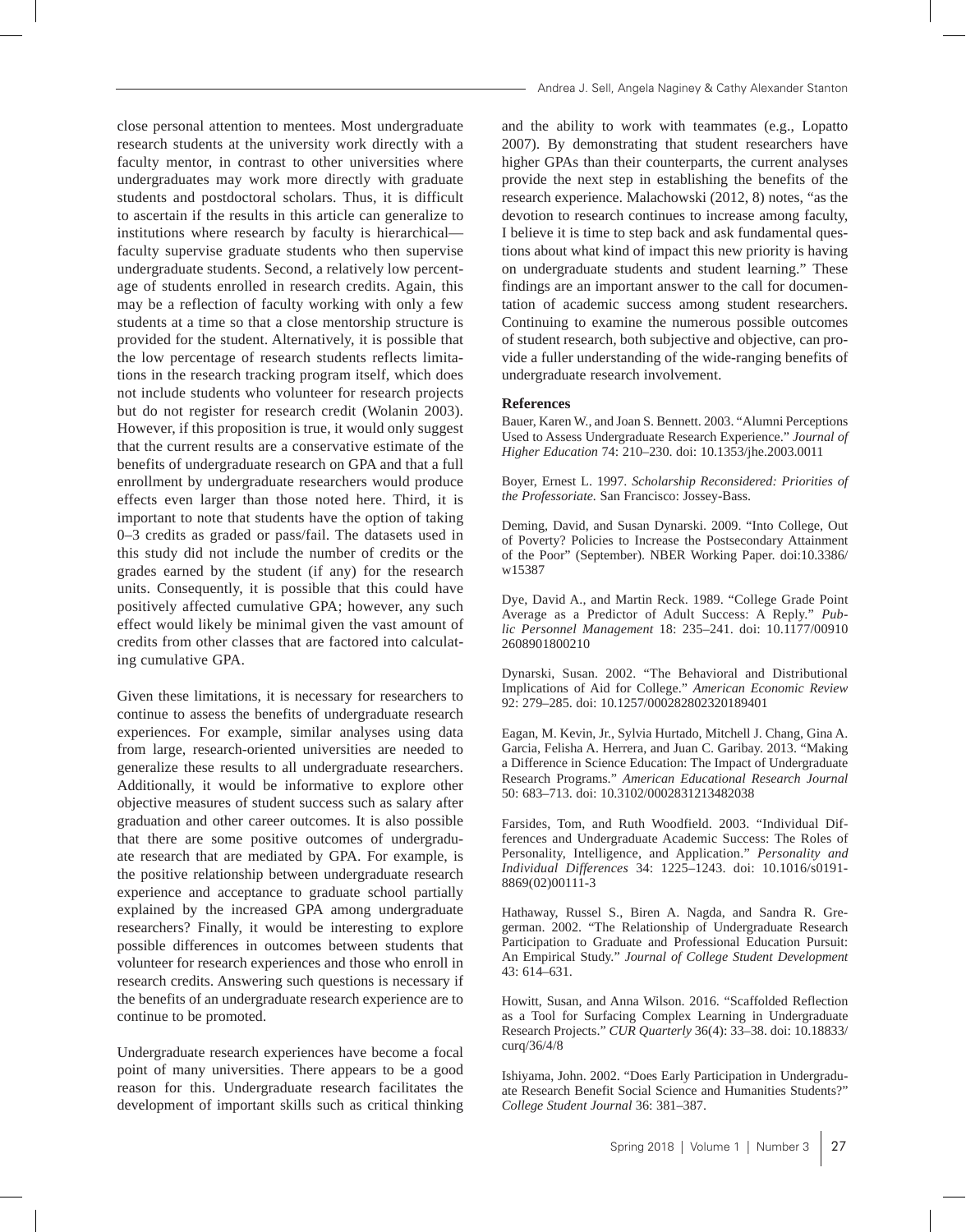The Impact of Undergraduate Research

Kuh, George D., Daniel Chen, and Thomas F. Nelson Laird. 2007. "Why Teacher-Scholars Matter: Some Insights from FSSE and NSSE." *Liberal Education* 93(4): 40. Washington, DC: Association of American Colleges & Universities.

Lopatto, David. 2007. "Undergraduate Research Experiences Support Science Career Decisions and Active Learning." *CBE–Life Sciences Education* 6: 297–306. doi: 10.1187/ cbe.07-06-0039

Malachowski, Mitchell R. 2012. "Living in Parallel Universes: The Great Faculty Divide between Product-Oriented and Processed-Oriented Scholarship." In *Faculty Support and Undergraduate Research: Innovations in Faculty Role Definition, Workload, and Reward*, ed. Nancy H. Hensel and Elizabeth L. Paul, 7–18. Washington, DC: Council on Undergraduate Research.

Morgan, Stephen L., and David J. Harding. 2006. "Matching Estimators of Causal Effects: Prospects and Pitfalls in Theory and Practice." *Sociological Methods & Research* 35: 3–60. doi: 10.1177/0049124106289164

Narayanan, Ram M. 1999. "Use of Objective-Based Undergraduate Research Project Experience as a Graduate Student Recruitment Tool." *Journal of Engineering Education* 88: 361–365. doi: 10.1002/j.2168-9830.1999.tb00458.x

Newton, Sarah E., and Gary Moore. 2007. "Undergraduate Grade Point Average and Graduate Record Examination Scores: The Experience of One Graduate Nursing Program." *Nursing Education Perspectives* 28: 327–331.

Newton, Sarah E., Laureen H. Smith, Gary Moore, and Morris Magnan. 2007. "Predicting Early Academic Achievement in a Baccalaureate Nursing Program." *Journal of Professional Nursing* 23: 144–149. doi: 10.1016/j.profnurs.2006.07.001

Oliphant, Van N., and Elmore R. Alexander. 1982. "Reactions to Resumes as a Function of Resume Determinateness, Applicant Characteristics, and Sex of Raters." *Personnel Psychology* 35: 829–842. doi: 10.1111/j.1744-6570.1982.tb02225.x

Onasch, Christine. 1994. "Undergraduate Grade Point Average and Graduate Record Exam Scores as Predictors of Length of Enrollment in Completing a Master of Science Degree." ERIC Number: ED375739. http://eric.ed.gov/?id=ED375739

Roth, Philip L., and Philip Bobko. 2000. "College Grade Point Average as a Personnel Selection Device: Ethnic Group Differences and Potential Adverse Impact." *Journal of Applied Psychology* 85: 399–406. doi: 10.1037/0021-9010.85.3.399

Roth, Philip L., and Richard L. Clarke. 1998. "Meta-Analyzing the Relation between Grades and Salary." *Journal of Vocational Behavior* 53: 386–400. doi: 10.1006/jvbe.1997.1621

Russell, Susan H., Mary P. Hancock, and James McCullough. 2007. "Benefits of Undergraduate Research Experiences." *Science* 316: 548–549.

Sams, Doreen, Robin Lewis, Rebecca McMullen, Larry Bacnik, Jennifer Hammack, Rosalie Richards, and Caitlin Powell. 2015. "Measuring Self-Efficacy and Scientific Literacy across Disciplines at Value-Added Outcomes of Undergraduate Research Mentoring: Scale Development." *CUR Quarterly* 35(3): 23–30.

Schneider, Kimberly R., Amelia Bickel, and Alison Morrison-Shetlar. 2015. "Planning and Implementing a Comprehensive Student-Centered Research Program for First-Year STEM Undergraduates." *Journal of College Science Teaching* 44(3): 37–43. doi: 10.2505/4/jcst15\_044\_03\_37

Schneider, Kimberly R., Linda Sullivan, and Evangeline Collado. 2016. "A Centralized Undergraduate Research Database: Collaboration between Institutional Research and Universitywide Research Programs." *CUR Quarterly* 36(4):19–25. doi: 10.18833/curq/36/4/6

Simmons, Jeffrey A., Laurel J. Anderson, David R. Bowne, Jerald J. Dosch, Tracy B. Gartner, Marth F. Hoopes, Karen Kuers, Erin S. Lindquist, Timothy S. McCay, Bob R. Pohland, Carolyn L. Thomas, and Kathleen L. Shea. 2016. "Collaborative Research Networks Provide Unique Opportunities for Faculty and Student Researchers." *CUR Quarterly* 36(4): 12–18. doi: 10.18833/ curq/36/4/4

Spilich, George. 1997. "Does Undergraduate Research Pay Off?" *CUR Quarterly* 18(2): 57–59.

Stedman, James B. 2003. *Federal Pell Grant Program of the Higher Education Act: Background and Reauthorization*. Washington, DC: Congressional Research Service.

Stuart, Elizabeth A. 2010. "Matching Methods for Causal Inference: A Review and a Look Forward." *Statistical Science: A Review Journal of the Institute of Mathematical Statistics* 25: 1–21. doi: 10.1214/09-sts313

Werbel, James D., and Steven Looney. 1994. "The Use of Selection Criteria for Campus Interviews." *International Journal of Selection and Assessment* 2(1): 28–36. doi: 10.1111/j.1468- 2389.1994.tb00126.x

Wilson, Anna N., Susan M. Howitt, Denise M. Higgins, and Pamela J. Roberts. 2015. "Making Critical Thinking Visible in Undergraduates' Experiences of Scientific Research." In *The Palgrave Handbook of Critical Thinking in Higher Education*, ed. Martin Davies and Ronald Barnett, 491–508. New York: Palgrave. doi: 10.1057/9781137378057\_29

Wise, David A. 1975. "Academic Achievement and Job Performance." *American Economic Review* 65: 350–366.

Wolanin, Thomas R. 2003. "The Student Credit Hour: An International Exploration." *New Directions for Higher Education* 2003(122): 99–117. doi: 10.1002/he.113

# **Andrea J. Sell**

California Lutheran University, asell@callutheran.edu

*Andrea Sell is the director of the Office of Undergraduate Research and Creative Scholarship at California Lutheran University, overseeing student research fellowships, coordinating workshops and events, and advocating for high-quality student research on campus. As an assistant professor in the Psychology Department, she teaches courses in cognition, memory, and physiological psychology, and her research focuses on the ways in which the human brain processes language, memory, and thought.*